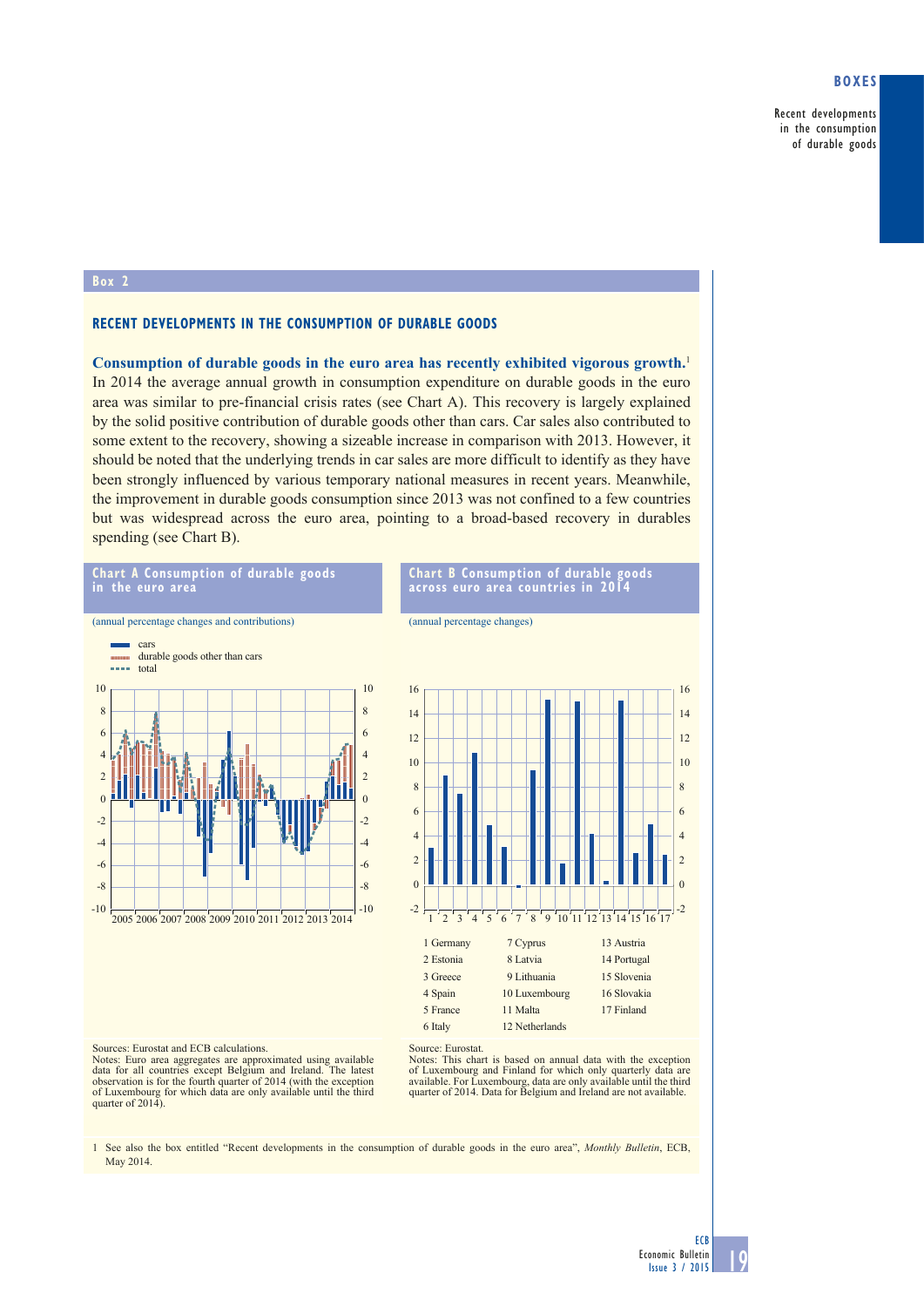**Consumption of durable goods is typically more sensitive to changes in economic conditions than consumption of non-durables and services.** Changes in economic conditions may include unexpected changes in income or in financing conditions, higher macroeconomic uncertainty or changes in price expectations. The consumption of durable goods is typically more sensitive to such changes because durable goods have a long life cycle and high price per item, which means that their purchase might be postponed. Thus, while consumption of durable goods represents a relatively small share of total private consumption, around 9% in the euro area, it can serve as an important indicator of households' perceptions of economic conditions.

**The current widespread recovery in durables consumption is supported by the reversal of past headwinds, despite some remaining dampening factors.** Over the period from 2012 to around mid-2013, concerns in some countries about debt sustainability, rising unemployment, weak developments in real disposable income and household wealth, household deleveraging pressures, as well as heightened uncertainty and low consumer confidence, were the main factors behind the negative evolution of expenditure on durable goods. These headwinds have largely disappeared and, in some cases, have even reversed. In particular, the very accommodative monetary policy stance, the lower oil prices, as well as improving labour market conditions and the slowdown in the pace of fiscal consolidation, have led to a recovery in households' real disposable income and easing financing conditions. Some special factors may have also played a role. For example, the strong gains in car sales recently recorded in



Spain were in part related to the government extending its car scrappage programme (Plan PIVE). The recovery in consumption of durable goods other than cars (e.g. household appliances and furniture) may also be evidence of improvements in the residential construction sector. Reflecting improving economic conditions, consumer confidence and, in particular, households' expectations about unemployment and their financial situation have improved markedly since 2013 (see Chart C).2 Furthermore, consumers may now need to replace durable goods that depreciated during the recent episode of very high uncertainty and rising unemployment. Nevertheless, high household indebtedness and the lower, but still sizeable, level of uncertainty about the economic outlook may continue to have a dampening effect on purchases of "big-ticket" items.

**Looking ahead, the survey indicators of consumers' intentions to make major purchases have been strengthening**. The indicators of current and future intentions

Notes: The survey balances are taken from the European Commission's consumer survey. Expectations refer to the next 12 months. The data are standardised using the historical mean and standard deviation. The latest observation is for the first quarter of 2015 for surveys and the fourth quarter of 2014 for durables consumption.

2 For more details, see the box entitled "What has been driving the recent increase in consumer confidence?" in this issue of the *Economic Bulletin*.

20 Economic Bulletin Issue 3 / 2015

ECB